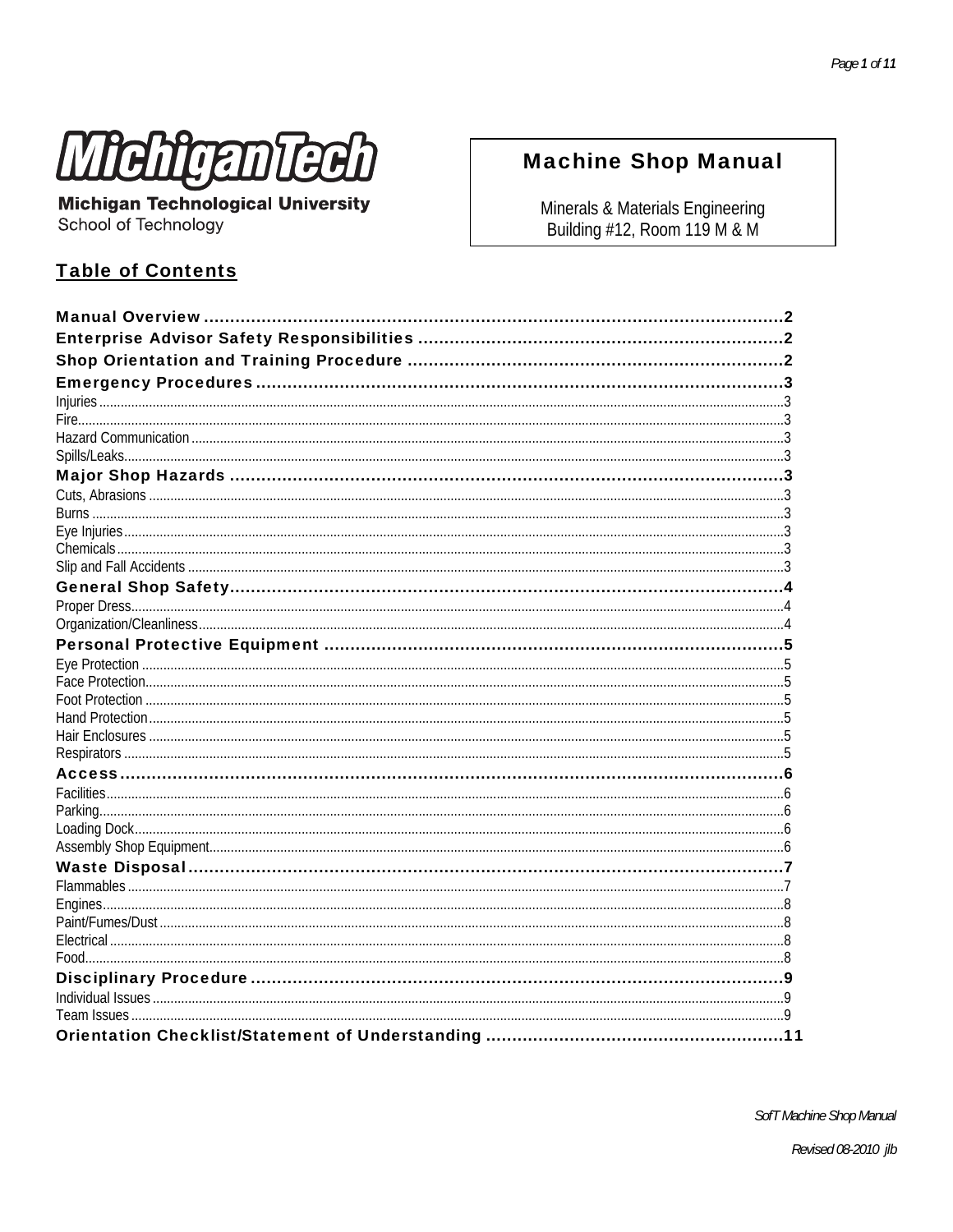The information in this booklet is intended as general safety and shop use guidelines. Any operation not covered in this text should be performed in accordance with the following standards:

- MIOSHA <http://www.michigan.gov/dleg/0,1607,7-154-11407---,00.html>
- NFPA (National Fire Protection Association)<www.nfpa.org>

If you have any questions, please ask a staff member or contact the MTU Occupational Safety and Health Services office at 7-2118. The MTU safety manual is accessible from the MTU web page:<http://www.admin.mtu.edu/fm/oshs>/

Team leaders are responsible for ensuring that MSDS sheets are obtained and properly filed for materials purchased by the team. Signs posted throughout the shop areas must be observed.

## Enterprise Advisor Safety Responsibilities

The Advisor is ultimately responsible for all aspects of student safety during all activities related to their individual Enterprise.

Although the machine shop is supervised by shop staff and procedures have been established, it is possible for a project to involve unforeseen activities. Many teams have labs unrelated or in remote locations from the established fabrication areas. It is the advisor's responsibility when necessary to seek assistance from OSHS, or shop staff in establishing a safety procedure for a given activity.

An advisor must:

- Be aware of what activities his/her students are engaged in.
- Consider safety before allowing a given activity to take place.
- Ensure safety procedures are in place for the given activity.
- Ensure students are properly trained for the given activity, and are aware of the established safety procedures.
- Maintain documentation that training has taken place for each student involved in a given activity.
- Be sure students are supervised by qualified personnel in areas not directly supervised by shop staff. (When necessary)
- Enforce established safety rules and procedures.

## Shop Orientation and Training Procedure

- Shop staff will provide orientation for team advisers and students. This will cover the safety and operating procedures outlined in this text.
- Students who have completed orientation will sign a checklist verifying they understand the shop safety and operating procedures. A current list of qualified team members will be sent to the shop staff.
- Students wishing to use the machine shop must check in with shop staff.
- Students will be required to take a written test for each type of machinery used. A training structure has been developed and will be phased in during this school year.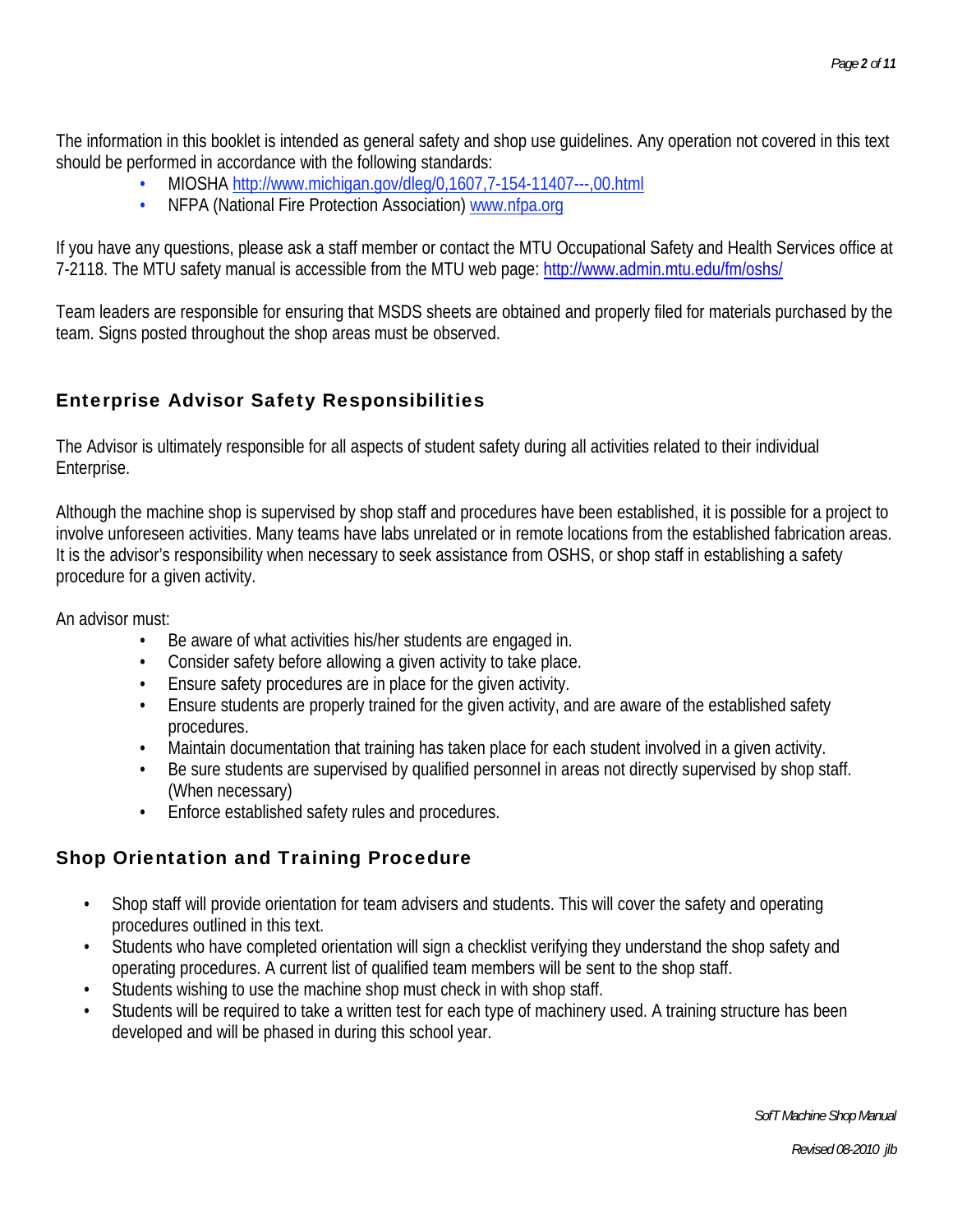## Emergency Procedures

#### Injuries

- All injuries (including minor) must be reported immediately to a staff member.
- Dial 911 for any campus emergency.

### Fire

- Pull the nearest fire alarm.
- Leave the building.
- Call 911 from a safe location and give clear directions to the fire.
- Do not re-enter the building until the "all clear" is given by public safety.

#### Hazard Communication

• MSDS sheets for the machine shop are located next to the office door.

#### Spills/Leaks

- Report any flammable liquid spills to shop staff immediately, or call public safety at 911.
- All spills must be cleaned up immediately.
- Do not allow any liquid other than water to enter the floor drains.
- Floor dry, rags, or other clean-up materials must be disposed of properly. Do not throw these materials in the general trash.

## Major Shop Hazards

#### Cuts, Abrasions

- Sharp edges on stock or work piece
- Cutting tools
- Pinch points
- Chips from machining operations

#### Burns

- Hot materials and work piece from welding, torch cutting and heat-treat operations
- Welding radiation (similar to sunburn)
- Electric shock<br>Eye Injuries

- Welding rays
- Chips from machining operations, broken tools
- Chemicals splashed in eyes, chemical fumes

#### Chemicals

- Skin and eye contact
- Inhalation of toxic fumes
- Explosion/fire

### Slip and Fall Accidents

- Coolant and oil spills
- Air hoses cords welding cables cluttered work area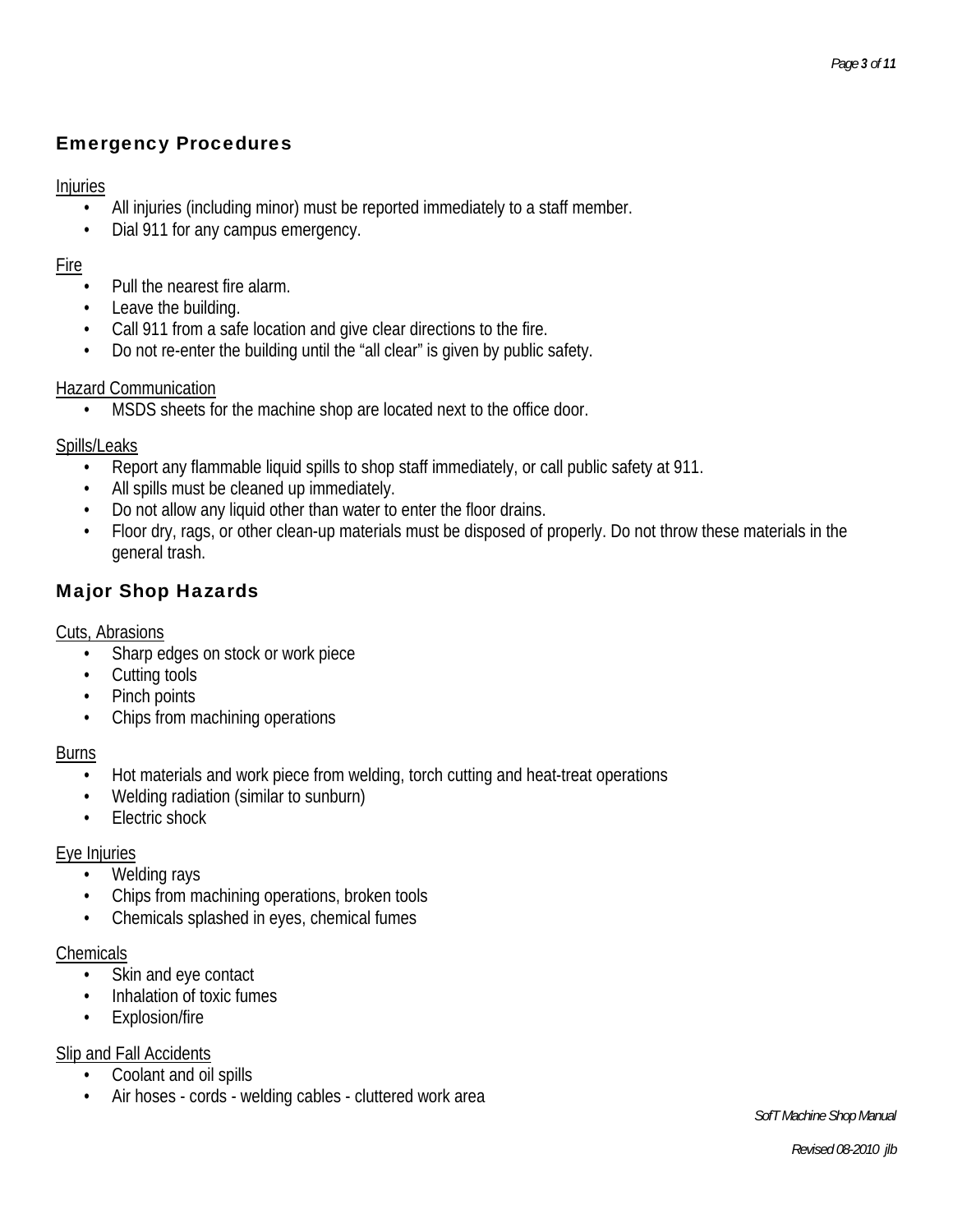## General Shop Safety

#### General Safety

- *Always wear your safety glasses with side shields unless you are wearing more protective eye protection.*  Safety glasses must always be worn under a full face shield or welding helmet.
- No children are allowed in the shop for any reason.
- Visitors are not permitted to work in the shop facilities.
- Do not enter the shop if you are under the influence of alcohol or any type of drugs (including some prescription and over the counter drugs).
- Report all injuries, close calls, or unsafe conditions immediately. Shop staff must fill out a Supervisors Incident and Injury Investigation Report.
- Practice good housekeeping. Keep floors free of trip and slip hazards. Keep workbenches free of clutter and properly store tools. Do not allow chips to pile up on machinery. Stop the machine and remove chips with a brush, not with an air hose or your hands.
- Do not operate equipment without permission.
- Never attempt to repair machinery. Ask shop staff for assistance.
- Do not remove machine guards or operate machinery without all guarding in place.
- Do not use an air hose to clean yourself or machinery.
- Never leave a machine that is in operation.

#### Proper Dress

The following items should NOT be worn in the shop areas except within the marked aisles:

- Loose clothing, jackets, long sleeves (except when welding)
- Rings, watches, bracelets
- Neck ties and necklaces should be tucked inside your shirt
- Headphones
- Sandals
- Shorts
- Nylon or synthetic clothing which can burn or melt
- Long hair must be secured in a hat or net.

#### Organization/Cleanliness

- Aisles must not be blocked or used for workspace at any time, as they are required for emergency exits and safe travel through the shop areas. Workbenches should be set back sufficiently to allow space for stools without placing the stools in the aisle. Materials must not protrude into the aisles. This applies during normal and after hours use.
- Access to fire extinguishers, eye wash stations, or electrical panels must not be blocked or hindered.
- Floors must be kept free of clutter.
- Benches should be cleaned off and tools properly stored daily.
- Machine shop equipment must be cleaned up after each use. Remove cutters and use a brush to remove chips.
- Sweep the floor around equipment that you have used.
- Sinks are for hand washing only; do not clean parts in the sinks.
- Spills should be cleaned up immediately. Leaking vehicles should be repaired promptly. Floor dry must be swept up daily.

*SofT Machine Shop Manual*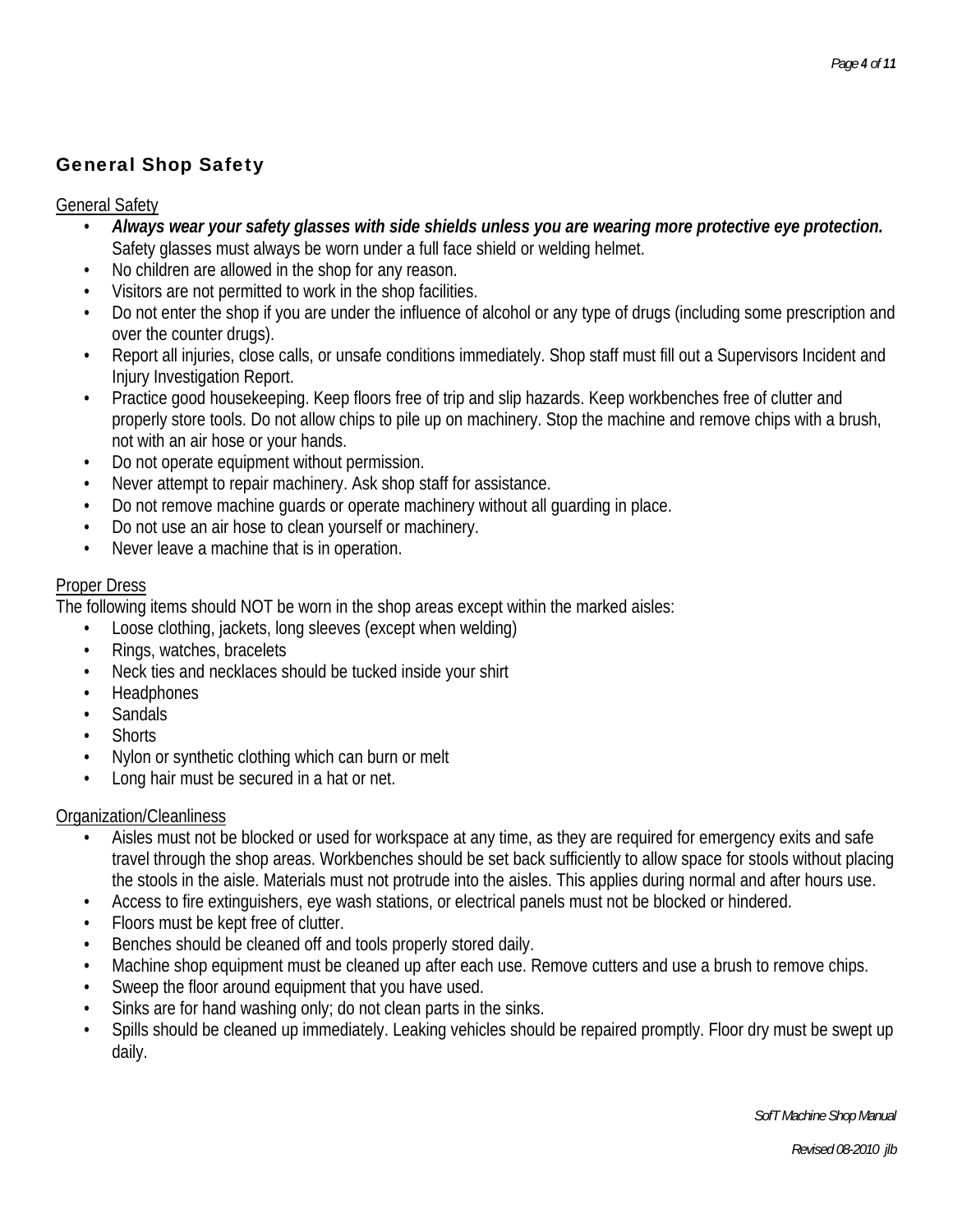## Personal Protective Equipment

#### Eye Protection

- Safety glasses must comply with ANSI Z87.1-1989 and be worn at all times in both the assembly and machine shops, unless more protective eyewear is worn (for example goggles). Glasses worn on top of the head will be considered not wearing eye protection.
- Safety glasses must be worn under welding helmets and full-face shields.
- Prescription eyeglass wearers should wear Z87-1 goggles over non-Z87-1 prescription glasses.<br>Face Protection

• Face protection should be worn over safety glasses during certain operations.

#### Foot Protection

Leather shoes should be worn, and fully enclose the foot.

#### Hand Protection

- Leather gloves should be worn for all welding operations.
- Proper gloves should be worn when handling chemicals. (Refer to MSDS)
- Gloves should not be worn during machining operations.

#### Hair Enclosures

• A hat, cap, or net shall be used by a person where there is a danger of hair entanglement in moving machinery or equipment, or where there is exposure to means of ignition.

#### Respirators

• Respirator or dust mask use requires the prior approval of OSHS.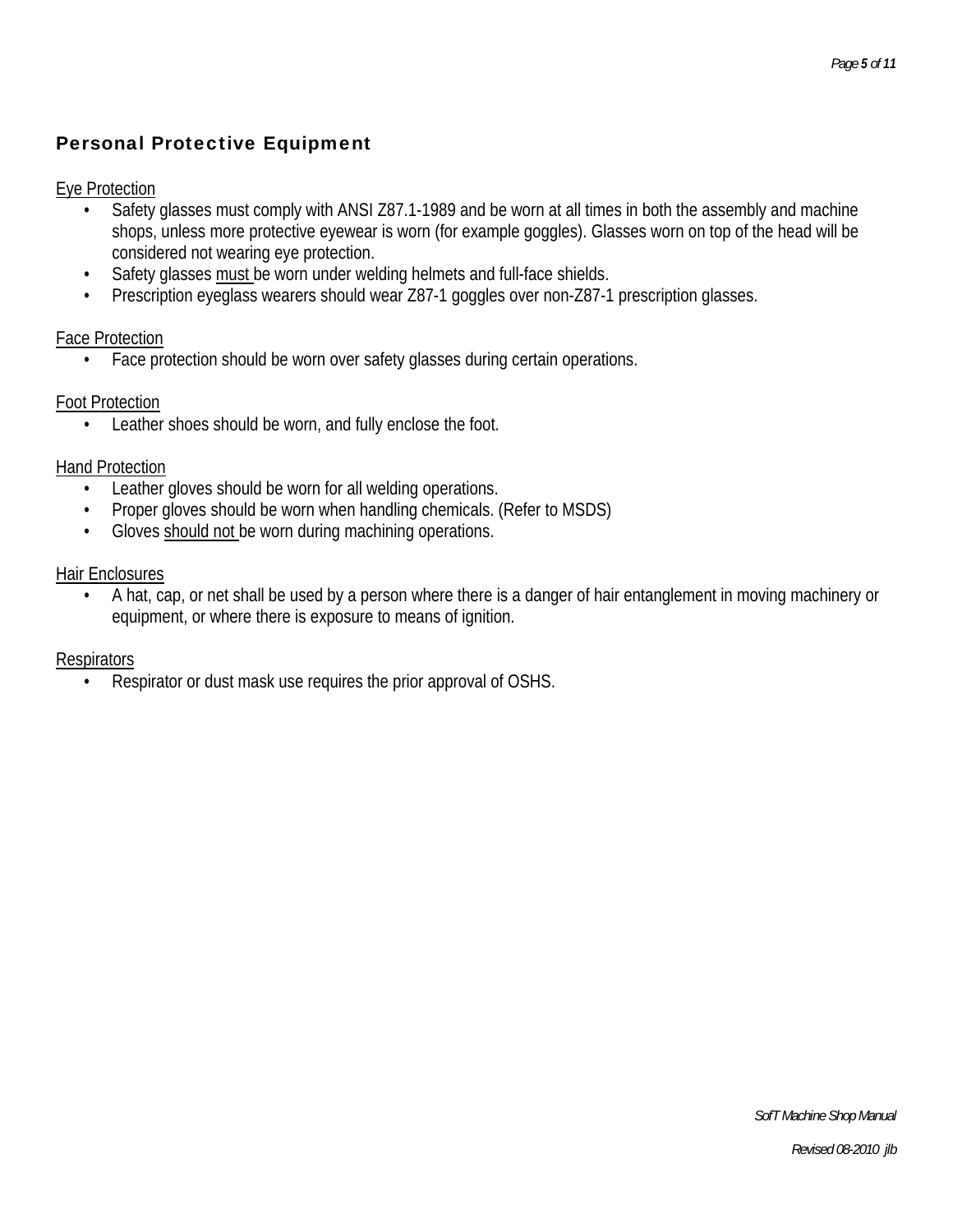## Access

General Access Rules

- A shop staff person must be present during machine shop use.
- Between 5:00 P.M. and 8:00 A.M. access is limited to official Enterprise Space (machine shop, assembly shop, and Enterprise office space). All other areas of the building, except corridors, elevators, and restrooms, are off limits.

## Work on personal projects is strictly forbidden

#### **Facilities**

Students are NOT permitted to alter the facilities in any way. This includes but is not limited to:

- Tampering with any electrical, plumbing or other building utilities
- Painting or otherwise marking any part of the facilities
- Fastening any object to the building

#### Parking

- Refer to student handbook for parking regulations.
- No personal vehicles are allowed in the building.
- Repair of personal vehicles is not allowed except as stated in the student handbook.
- Do not block the overhead doors.

#### Loading Dock

The area near the overhead door in the assembly shop is the loading dock for the building. Items left unattended will be removed or disposed of. NO PARKING is permitted in this area. Vehicles left in this area will be removed or towed at the expense of the team/owner with no further warning.

#### Assembly Shop Equipment

- Any equipment brought into the assembly shop area must receive prior approval from the shop staff.
- Teams are expected to properly maintain equipment in the assembly shop. A file should be kept with manuals, safety instructions and maintenance records for all tools and equipment owned by each team.
- Students are not permitted to operate the forklift, press brake, power shear, or overhead cranes.
- Shop staff must have access at all times to any cabinets etc. Keys or location of keys must be given to shop staff. In the event access is needed and keys are not available shop staff reserves the right to remove the lock.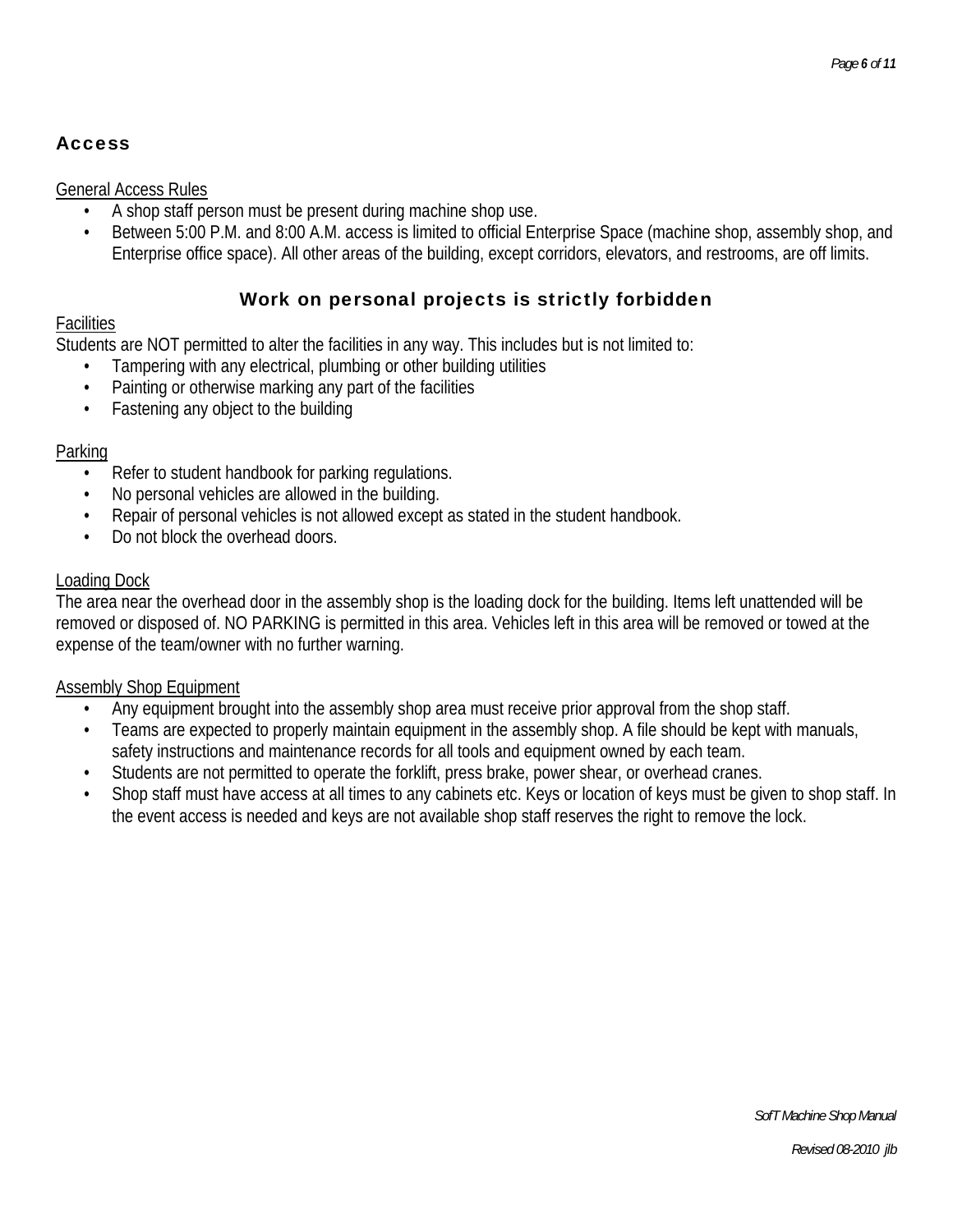## Waste Disposal

The following items have special disposal procedures and do not go into the general trash. Please ask shop staff for assistance with these items:

- Liquids
- Waste rags
- **Electronics**
- Solid metals
- **Batteries**
- **Tires**

Oils which can go in the waste oil barrel include:

- Oils with a flash point greater than 120 degrees F
- Motor oil
- Diesel fuel
- Kerosene
- Brake fluid
- Power steering fluid
- Transmission fluid
- Lubricants (Non silicon)

The following liquids do not belong in the waste oil barrel. They must be kept in separate sealed and marked containers. An area is designated near the overhead door in room 109 for these to be picked up by OSHS. Markings should include contents, team, and date; an MSDS sheet must also be available.

- Any liquid other than motor oil, kerosene, or diesel fuel with a flash point less than 140 degrees F
- Gasoline
- **Solvents**
- **Thinners**
- Anti-freeze
- Silicon lubricants
- Oil rags should be disposed of in the oil rag can. All waste products must be properly labeled and contained. Open containers or pans of oils, etc. will be disposed of as hazardous waste. Teams will be charged for the disposal.

#### Flammables

Any transferring of gasoline or flammables must be done outside.

- Flammable liquids, aerosol cans, etc. must be stored in a flammable liquid cabinet in closed containers.
- Gasoline, paint thinner, etc. is not to be used as a fluid for washing parts.
- Gasoline must be stored in a FM or UL approved steel safety can. Vehicle tanks may contain fuel under the following conditions:
	- o Tank must be properly capped (tin foil or rags are not proper caps).
	- o Tank and fuel system must be leak free.
	- o Any disconnected lines must be sealed with the proper fittings. (Spark plugs etc. are not proper fittings.)
	- o Any tanks removed from vehicles must be stored empty.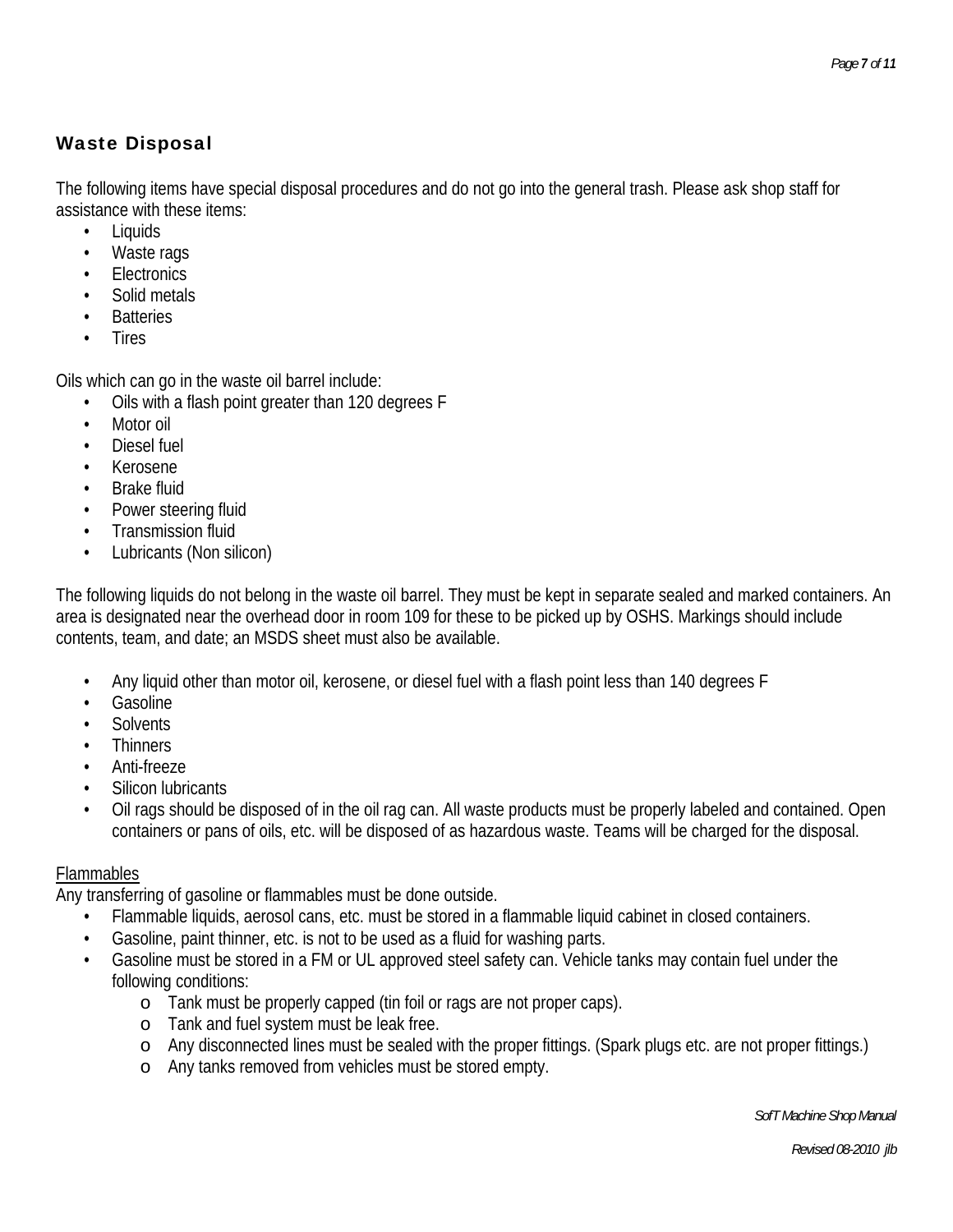Improperly stored fuel will be disposed of as hazardous waste at the expense of the teams. Tires are considered flammable. No storage of tires is permitted.

#### Engines

- Engine exhaust must be vented outside; the air handler is not a sufficient means of removing vehicle exhaust.
- Engines need to have a muffler attached before operating.

#### Paint/Fumes/Dust

Spray painting facilities do not exist. All painting must be by brush or roller except for the use of small spray cans on parts no larger than will fit in a shoebox.

- No painting is allowed in the machine shop.
- The use of any product creating flammable or otherwise hazardous dust or fumes must receive prior approval of shop staff.

#### **Electrical**

- Projects requiring electrical wiring must be reviewed by a qualified electrical inspector prior to being plugged into university power.
- Students are not permitted to perform any building electrical work. This includes but is not limited to changing fuses, resetting circuit breakers, or opening electrical panels for any reason.

#### Radios

- Radios are not permitted in the machine shop.
- Radios in the assembly shop must be kept at a volume that does not disturb others, and when asked, must be turned down or off.

#### Food

- Refrigerators, microwaves, coffeepots, etc. are not permitted in the shop areas. These items belong in the second floor break room.
- No food may be stored in the shop areas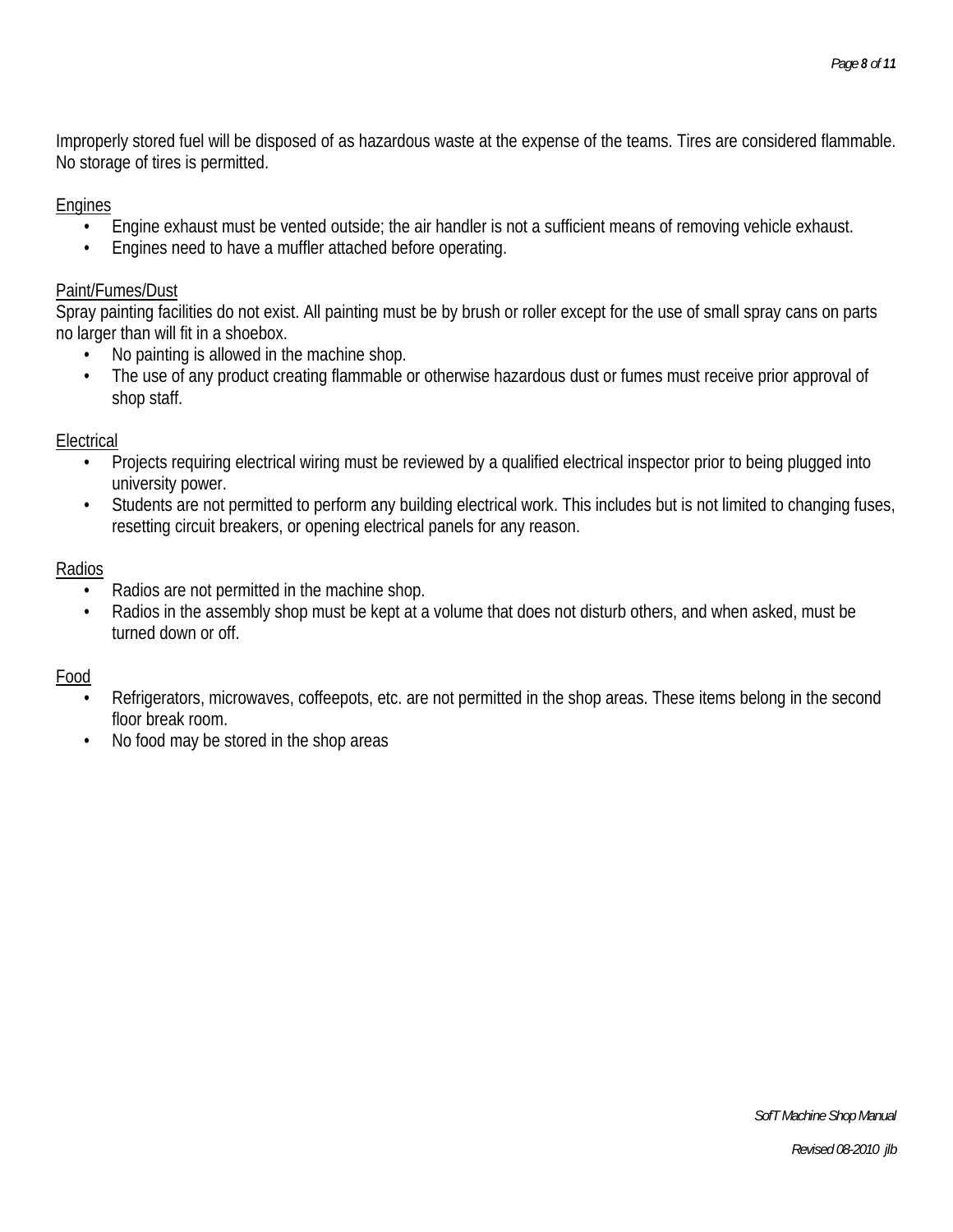## Disciplinary Procedure

Discipline for failure to follow safety or operating procedures covered in this text is divided into two categories; individual issues and team issues.

#### Individual issues

These are issues involving a specific person whom has violated a safety or operating procedure. These would be issues such as; not wearing safety glasses, removing machine guarding etc.

- Discipline for individual violations ranges from immediate removal from the shop for the remainder of the day, to permanent loss of shop privileges. Any individual issues covered by University policy in the student handbook will be referred to the Dean of Student affairs.
	- o *First offense* a written formal warning will be given with a copy sent to the advisor. Certain issues such improper dress or failure to wear safety glasses will result in removal from the shop for the remainder of that day.
	- o *Second offense* Student will be asked to leave the shop until the advisor is contacted by shop staff. A decision will be made between shop staff and the advisor as to when that person will be allowed back into the shop areas.
	- o *Third offense* Will result in permanent loss of shop privileges.

#### Team issues

These are issues involving a team which has violated a safety or operating procedure. Most of these types of issues are housekeeping and storage related, such as; Oil spills on the floor not cleaned-up, leaking gasoline, improper storage of flammables etc.

- *First offense* Shop staff will contact team leader, and advisor. Issues creating an immediate hazard will be handled by shop staff using whatever means necessary. This may include moving items outside, or disposing of them. Teams will be given two days to resolve issues not posing an immediate hazard. If these are not resolved within this time period they automatically become a second offense.
- *Second offense* Shop staff will contact team leader, advisor and Enterprise governing board to determine the appropriate penalty.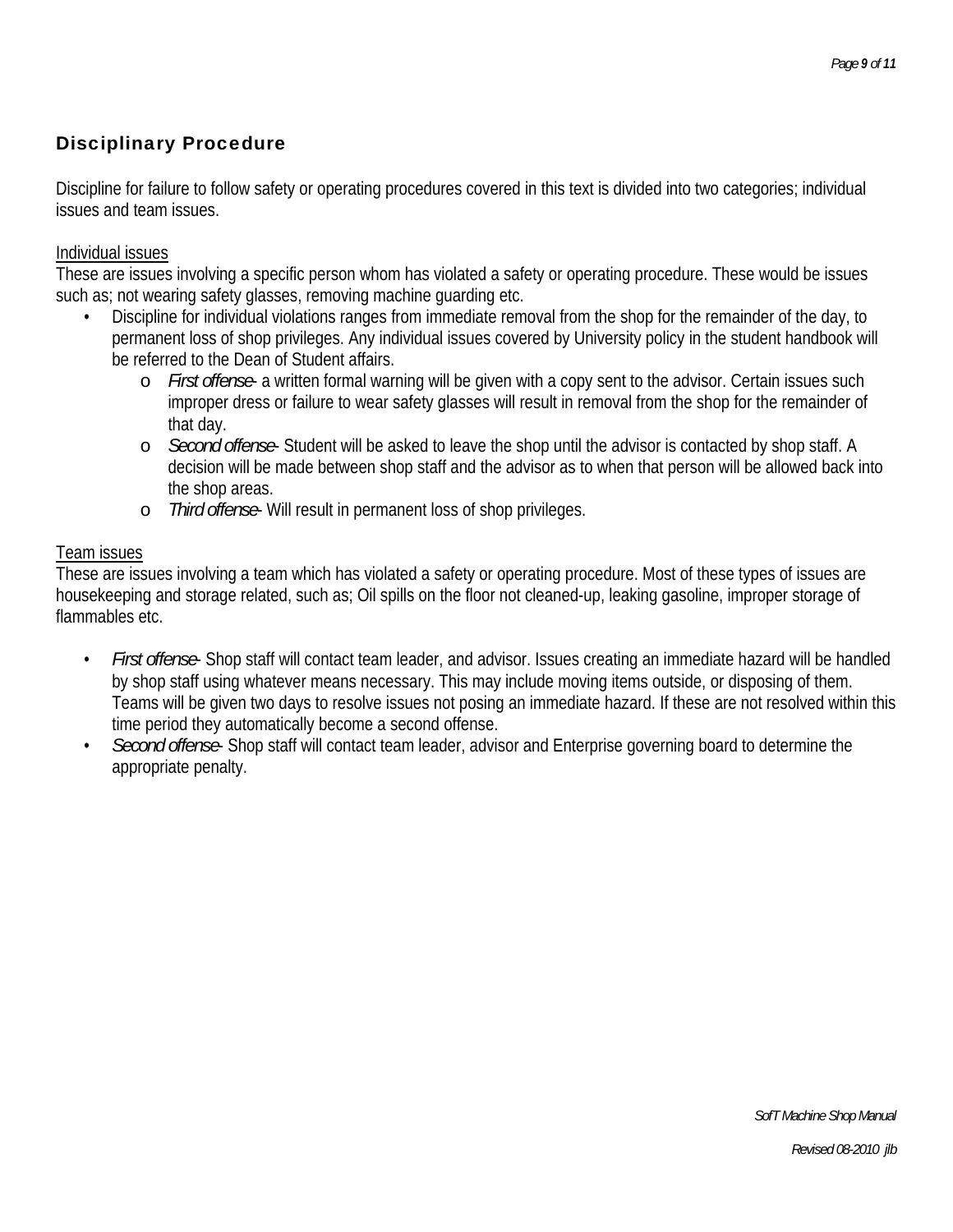This page is left intentionally blank.